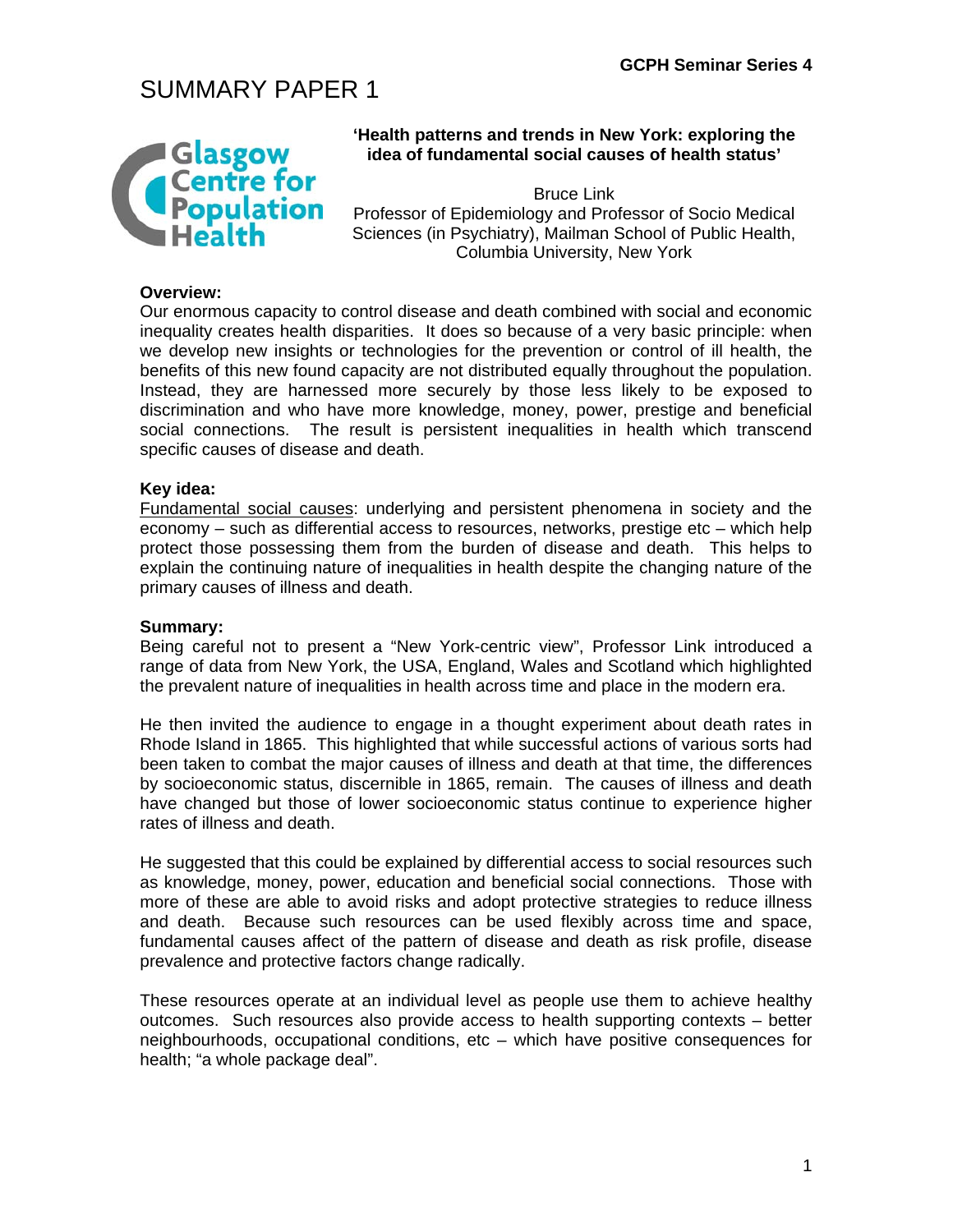### SUMMARY PAPER 1

Professor Link then developed a perspective, using data from the USA and UK, which suggested that there have been tremendous gains in health during the course of the  $20<sup>th</sup>$ century. Alongside this improvement, however, it is possible to see a shift in the burden of illness and disease towards those less able to respond to new knowledge, information or resources. Our capacity to control disease and death combined with social and economic inequalities creates inequalities in health outcomes, even when population health as a whole is improving.

He illustrated this idea by reference to changing patterns of smoking prevalence following new information about the link between cancer and smoking. The data clearly showed a slower reduction in prevalence rates among Americans with lower socioeconomic status, which in turn becomes reflected in differential cancer death rates.

This, he argued, illustrated three main points:

- 1. The social shaping of new knowledge creates inequalities in health by socioeconomic status.
- 2. Those US states which quickly adopted health knowledge also adopted other forms of innovation quickly.
- 3. The use of such knowledge is heavily influenced by context and is deeply social. It is not enough to simply *know* to be able to act; the *context* to support action also needs to be present.

Professor Link highlighted the power of the fundamental causes perspective by showing that where the preventability of a disease is low and/or evidence of effective treatment weak (eg brain cancer), little difference exits in its prevalence between rich and poor. Where preventability is high and/or treatment effective (eg heart disease), then significant differences in prevalence exist between rich and poor as the more affluent exercise their resources to avoid the illness.

He took the argument a stage further by showing in a further test that:

- as new and effective treatments for a disease emerge over time, or the disease becomes more preventable, the prevalence of the disease changes with a greater burden emerging on those of low socioeconomic status; and
- if new treatments do not emerge, the distribution of the disease burden remains broadly the same over time.

He illustrated these arguments with striking data showing trends in specific cancers and heart disease. For example, low socioeconomic status (SES) men used to have much lower rates of colorectal cancer than higher SES men aged between 25 and 64. This pattern has now reversed as treatment and prevention have improved.